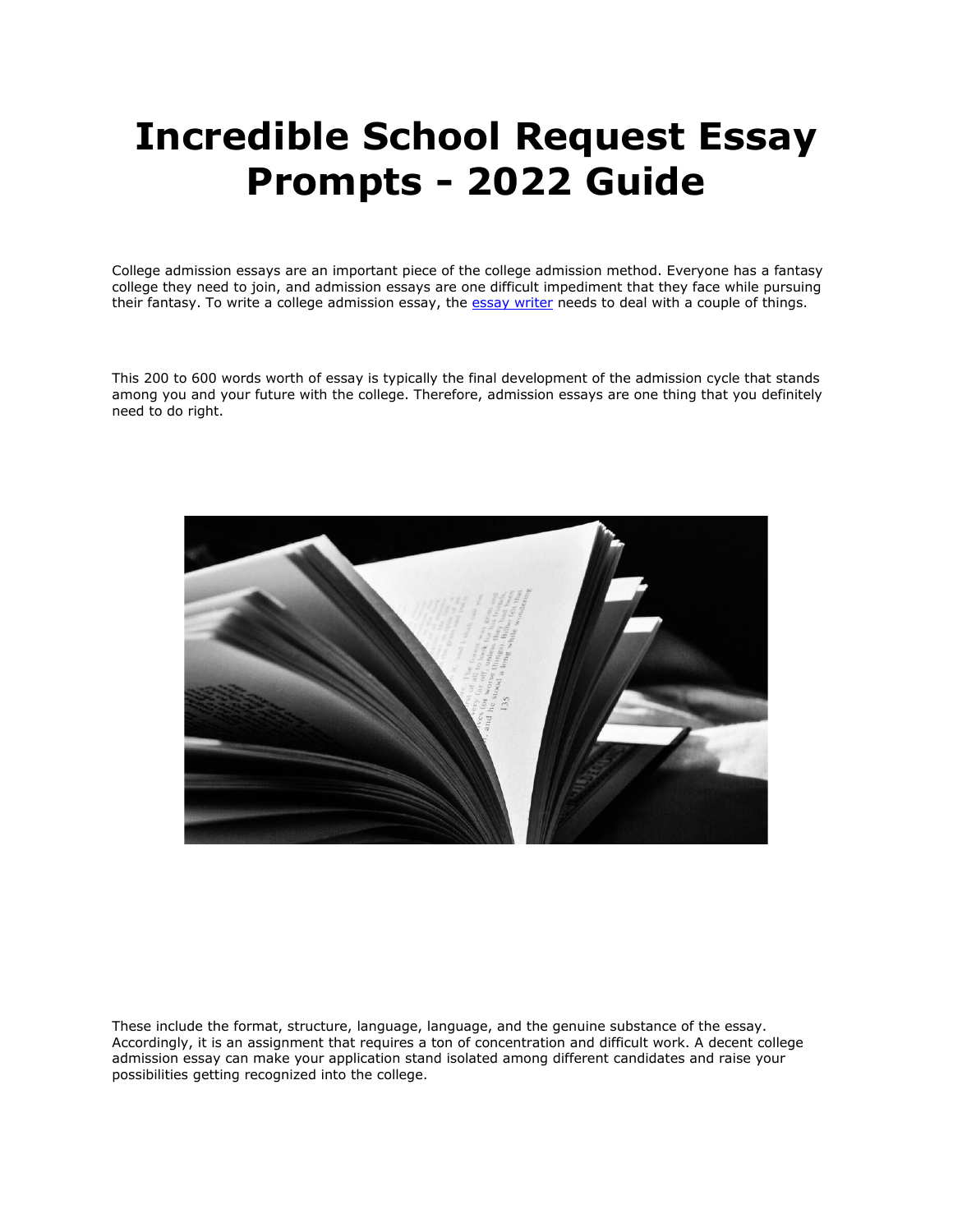Before we get into how to write a fair and effective essay for your college admission, would we have the option to see the justification for why the colleges genuinely need you to write these essays. These college admission essays provide the college authorities with an opportunity to find out about some of your unique qualities. These can include several co-curricular activities like a game you play. The admission officers search for understudies that can communicate their stories well, which helps them to identify that the understudy is ideal for the college. Therefore, it is important to give your college admission essay sufficient time and effort.

Any individual who needs to get into college works with dedication in their academic professions, and not being ready to make it there, in view of a piece of writing can be a serious bummer. Therefore, here are some tips that can be important when you are moved nearer to write your college admission essay.

Go through the instructions provided by the college totally and make certain to stick to each instruction.

Each college has a different format for its essay. Make certain to follow the one provided in the instructions.

The introduction and conclusion sections ought to be immaculate. The admission officers don't have opportunity and willpower to go through the entire essay, so they read the opening and closing of the essay to find out about how the essay will be. Henceforth, attempt to involve attention-grabbers and complete information in your introduction and conclusion.

One thing that I definitely oversee when I [write my essay](https://writemyessayfast.net/) is to not utilize clichés. These clichés can be words, communicates, or even sentences. For instance, starting your conclusion with the expression 'in conclusion' or including 'never denounce impulsively'.

Plagiarism is a big NO. Avoid taking anything from any sources and endeavor to be straightforward and genuine with anything you write in the essay.

Before submission, edit the essay yourself and have others review it for you too.

There are a variety of topics and prompts that the college can assign you for your college admission essay. Notwithstanding, we will discuss the top seven of the essay prompts that are likely going to be given to you, and we'll perceive the way you respond to them.

**Top 7 Admission Essay Prompts**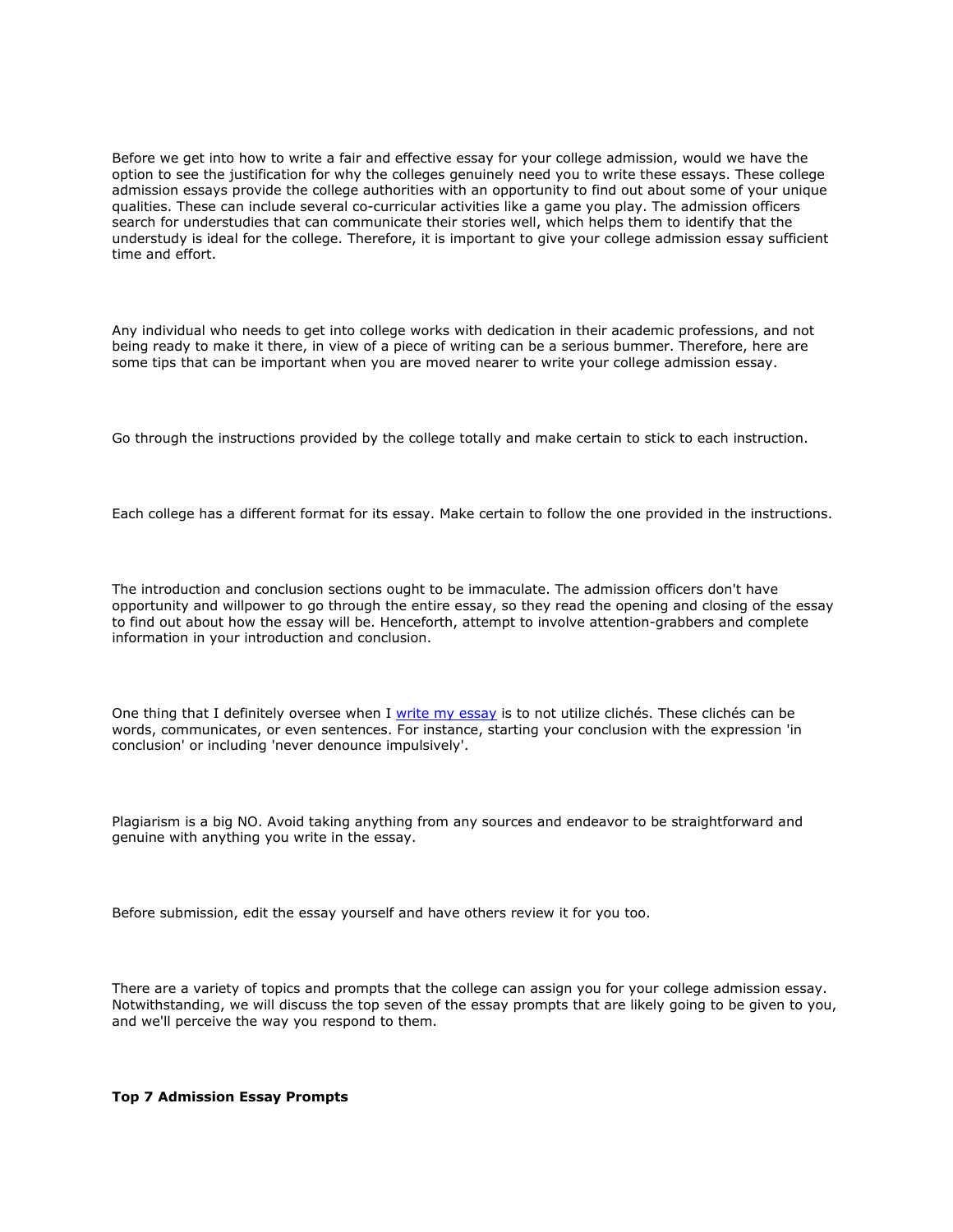## **Brief 1: What is your story?**

This brief needs you to describe yourself uniquely and interestingly. You can respond to it by mentioning a side interest, an accomplishment you are satisfied with, or an experience that was exceptionally meaningful for you. Make certain to avoid repeating what is right as of now written on your resume. The admission officers need to gain some new helpful information and unique about you and that is the thing you need to make due.

# **Brief 2: An illustration you gained from a bundle. Describe a time when you defied a test, and let us in on what it meant for you and how could it be that it could be that you could overcome it?**

From this brief, the admission officers need to realize how extraordinary you are at handling strain and what experience you have with challenges and even failures. Therefore, an [essay writer](https://essaywriternow.com/) needs to mention an experience about a trial that you succeeded or failed in, and what it meant for you.

# **Brief 3: Talk about something that you are appreciative for.**

This brief permits you to take a gander at everything that is extraordinary in your life. You can write about a thing that someone gave you, an incident, or a victory at something.

# **Brief 4: Discuss an accomplishment or moment of mindfulness.**

This brief needs you to discuss any achievement or achievement that can be considered a significant milestone in your life.

#### **Brief 5: Is there something that fascinates you?**

This brief needs you to describe an idea or an idea that you find extremely interesting. You can include your passion or something you love to do in this essay. Notwithstanding, make certain to make this about you and nothing elusive and generic.

# **Brief 6: Have you anytime stood up for yourself or some other individual? How could it be that it could be that you could challenge other's beliefs, and what were the outcomes?**